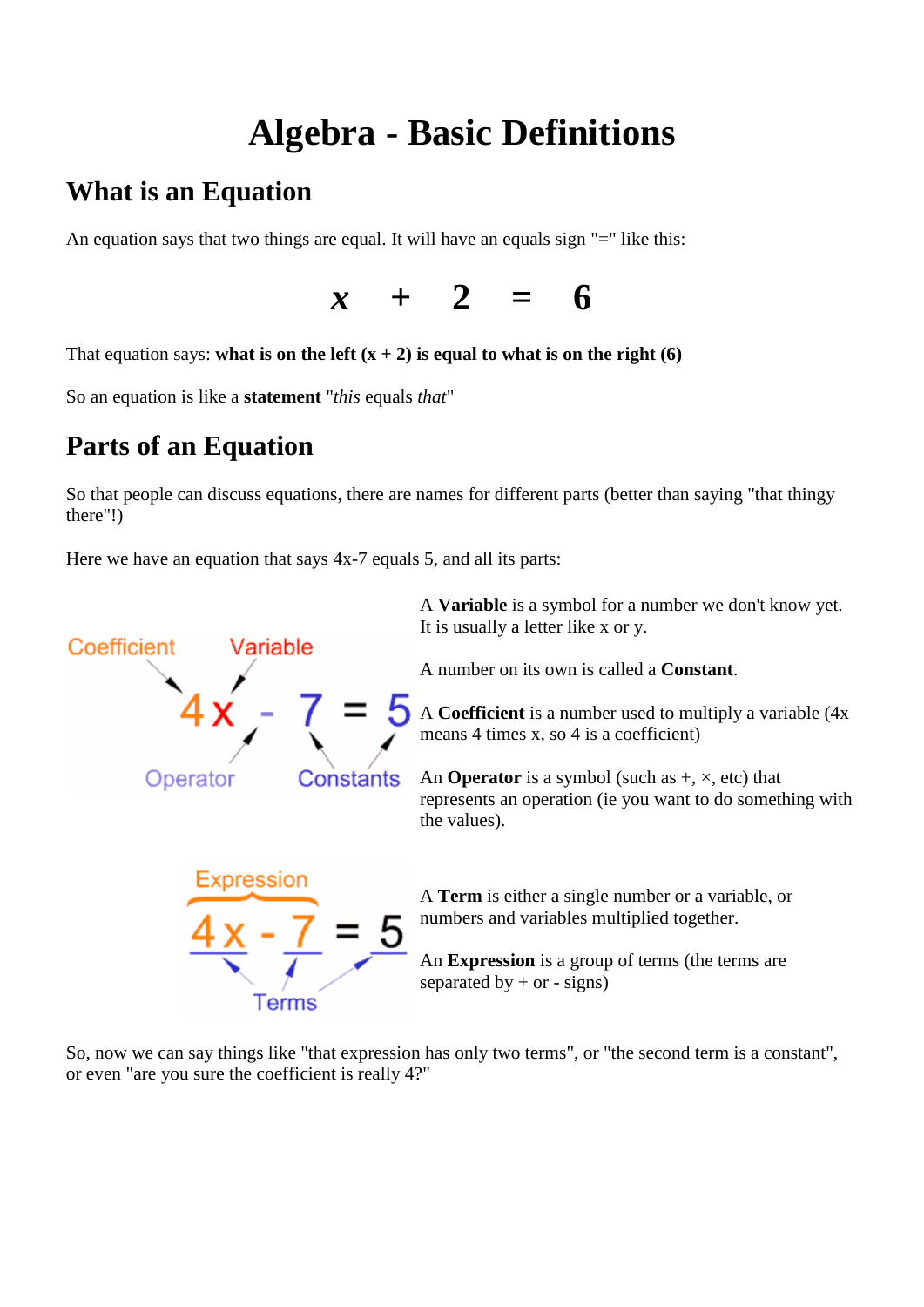## **Exponent!**



The **[exponent](http://www.mathsisfun.com/exponent.html)** (such as the 2 in  $x^2$ ) says **how many times** to use the value in a multiplication.

Examples:

$$
82 = 8 \times 8 = 64
$$

$$
y3 = y \times y \times y
$$

$$
y2z = y \times y \times z
$$

Exponents make it easier to write and use many multiplications

Example:  $y^4z^2$  is easier than  $y \times y \times y \times y \times z \times z$ , or even yvyyzz

## **Polynomial**

Example of a Polynomial:  $3x^2 + x - 2$ 

A [polynomial](http://www.mathsisfun.com/algebra/polynomials.html) can have **constants**, **variables** and the **exponents 0,1,2,3,...**

And they can be combined using addition, subtraction and multiplication, ... **but not division!**



## **Monomial, Binomial, Trinomial**

There are special names for polynomials with 1, 2 or 3 terms: